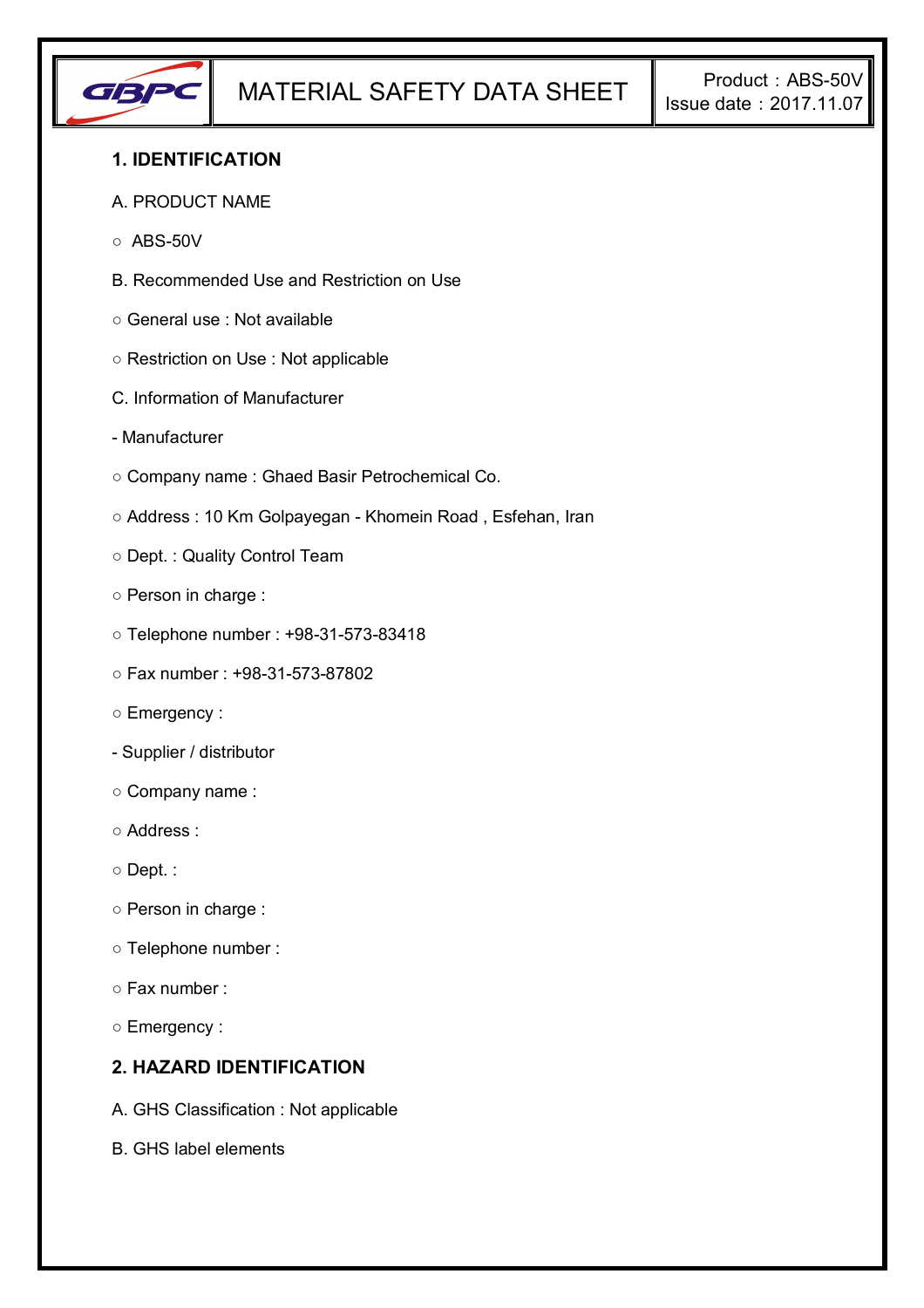

- Hazard symbols : Not applicable
- Signal word : Not applicable
- Hazard statement : Not applicable
- Precautionary statements : Not applicable
- C. Other hazards which do not result in classification :
- NFPA rating: (0~4 steps) : Health=1, Flammability=1, Reactivity=0

# **3. COMPOSITION/INFORMATION ON INGREDIENTS**

| Chemical name                              | CAS No         | Contents(%) |
|--------------------------------------------|----------------|-------------|
| Acrylonitrile-butadiene-styrene co-polymer | 9003-56-9      | $97 - 100$  |
| Stabilizer                                 | Proprietary    | $0 - 1$     |
| Lubricant                                  | Proprietary    | $0 - 2$     |
| Acrylonitrile monomer                      | $107 - 13 - 1$ | < 0.1       |
| Butadiene monomer                          | 106-99-0       | < 0.1       |
| Styrene monomer                            | $100 - 42 - 5$ | < 0.1       |

# **4. FIRST-AID MEASURES**

A. Eye Contact :

- Immediately flush eyes with plenty of water at least 15minutes.
- If irritation persists, get a doctor's examination.
- Lifting eyelids occasionally to wash eyelids down enough to follow up.
- B. Skin Contact :
- Wash the contaminated skin area with running water.
- Cooling the contaminated skin with cool running water when contact with melt.
- Get medical attention when burn by melt.
- C. Inhalation :
- Remove exposed person to fresh air.
- Remove victim to fresh air and keep at rest in a position comfortable.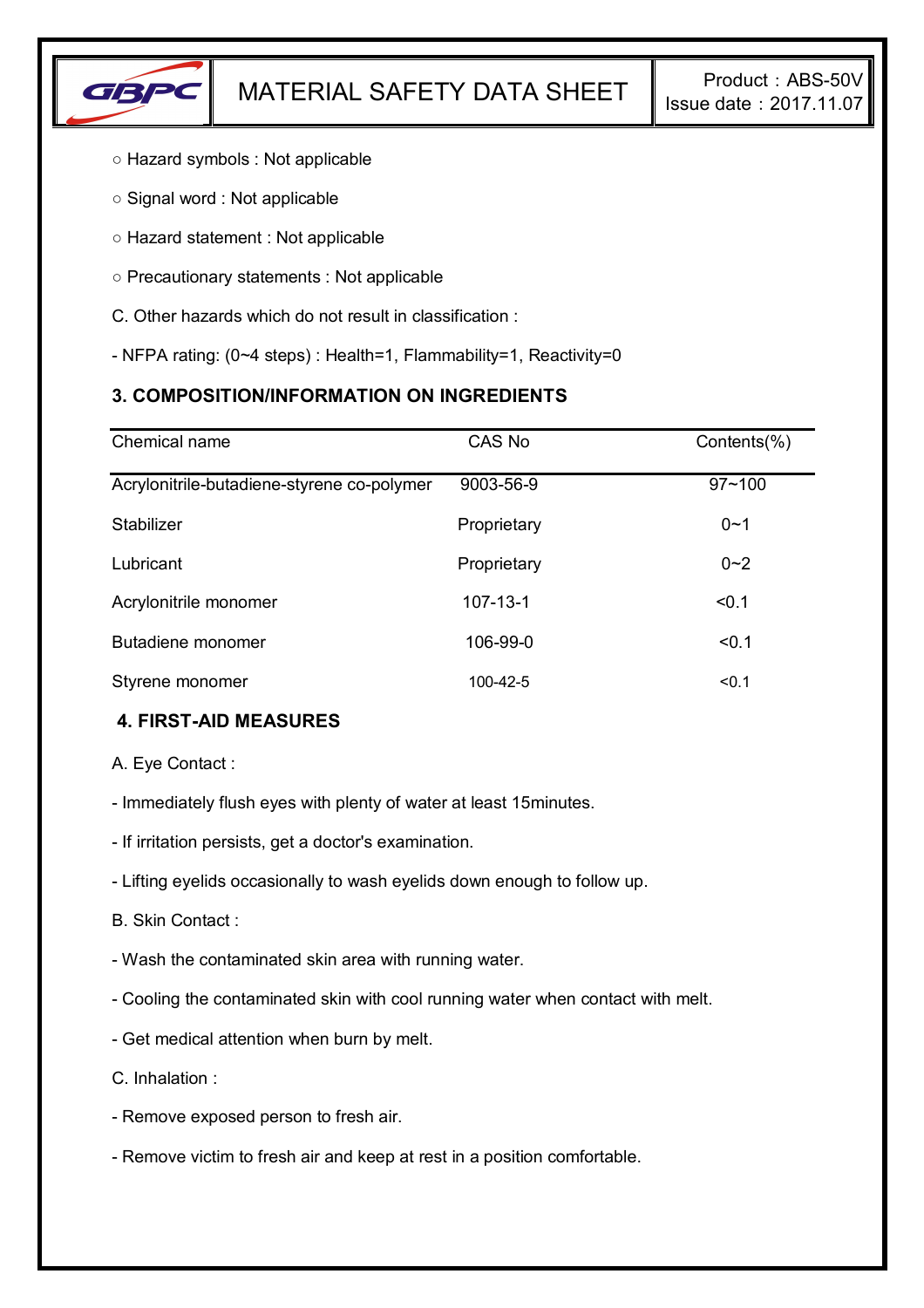

- Get medical attention.
- D. Ingestion :
- Rinse mouth with water.
- Give large amounts of water to relieve stimulus.
- Toxic by ingestion does not high.
- If irritation or symptoms occurs, get a doctor's examination.
- E. Delay and immediate effects and also chronic effects from short and long term
- exposure : Not available
- F. Notice to Physician :
- Treatment may vary with condition of victim and specifics of incident.

## **5. FIRE FIGHTING MEASURE**

- A. Suitable (Unsuitable) extinguishing media :
- Extinguishing media : Carbon Dioxide, Dry Chemical, Water.
- Unsuitable Extinguishing media : Do not use direct water.
- Big Fire : Water spray, regular foam
- B. Specific hazards arising from the chemical
- Combustion : Carbon monoxide, Carbon dioxide, hydrogen cyanide
- Levels of fire hazard : Not available
- C. Fire fighting procedures and equipments :
- Wear appropriate personal protective equipment(see section 8. EXPOSURE

### CONTROLS/PERSONAL PROTECTION).

- Avoid inhalation of smoke or gas when fire fighting.
- Move container from fire area if it can be done without risk.
- Cool containers with water until well after fire is out.

### **6. ACCIDENTAL RELEASE MEASURES**

A. Personal Precautions, Protective Equipment and Emergency procedures :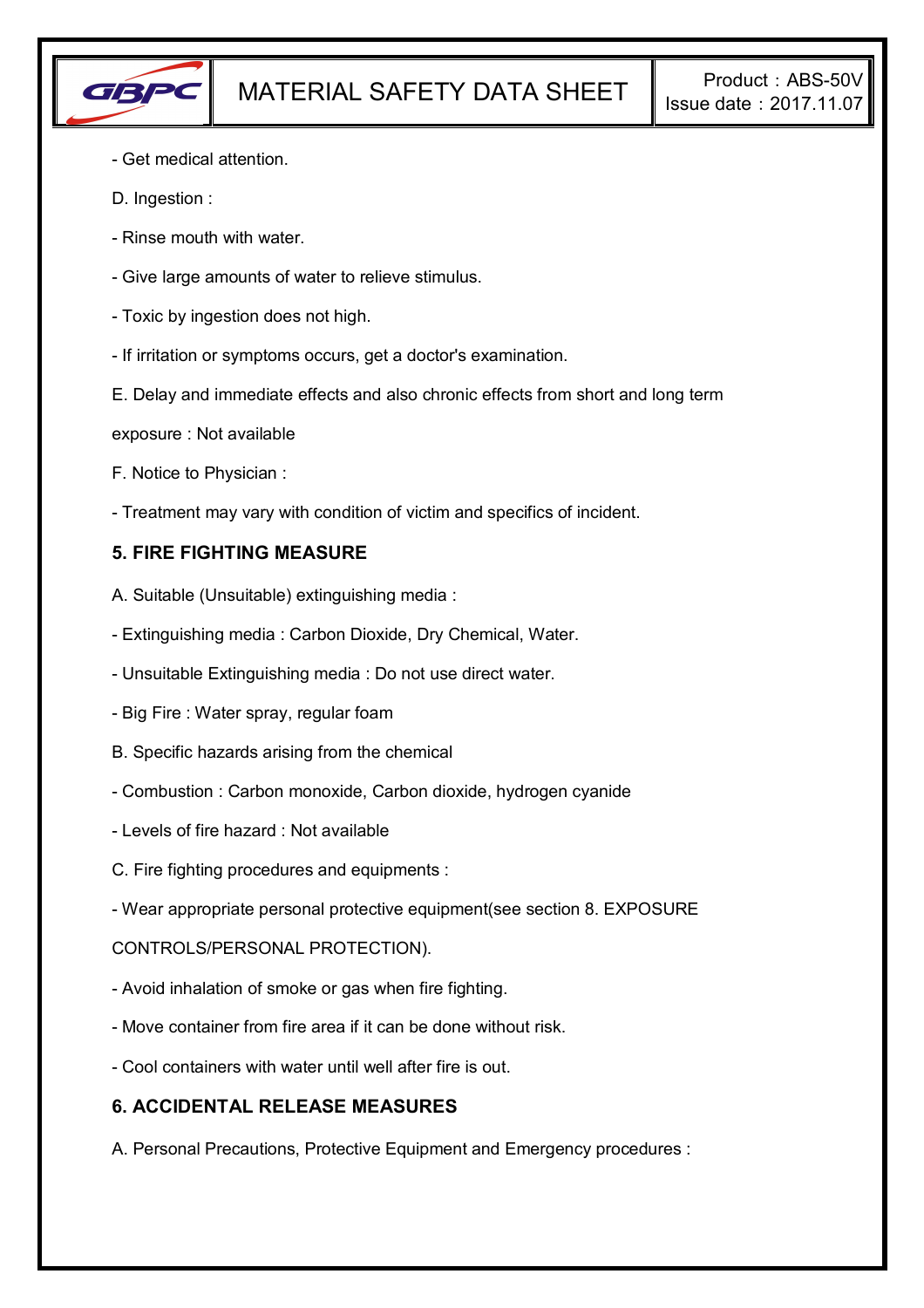

- Perform in accordance with 「See section 8. EXPOSURE CONTROLS /

PERSONAL PROTECTION」. Put on appropriate personal protective equipment.

- Where possible allow leak of molten material to solidify mechanical and

chemical protective.

- Use a way to minimize dust.
- Avoid contact with eyes and skin.
- Avoid inhalation of substance itself or combustion.
- Evacuation against the wind.
- Avoid contact with heat, sparks, flame or other ignition sources.
- B. Environmental Precautions
- Avoid dispersal of spilt material and runoff and contact with waterways, drains

and sewers. If large spills, advise emergency services.

- C. Methods and materials for containment and cleaning up :
- For small spills.
- Remove all sources of ignition.
- Suppression occurrence of dust.
- Appropriate container for disposal of spilled material collected.
- Ventilate leak areas and clearing leak area.
- For large spills.
- Remove all sources of ignition.
- Suppression occurrence of dust.
- Avoid entering to sewers or water system.
- For disposal of spilled material in appropriate containers collected and clear

surface.

- Appropriate container for disposal of spilled material collected.

# **7. HANDLING AND STORAGE**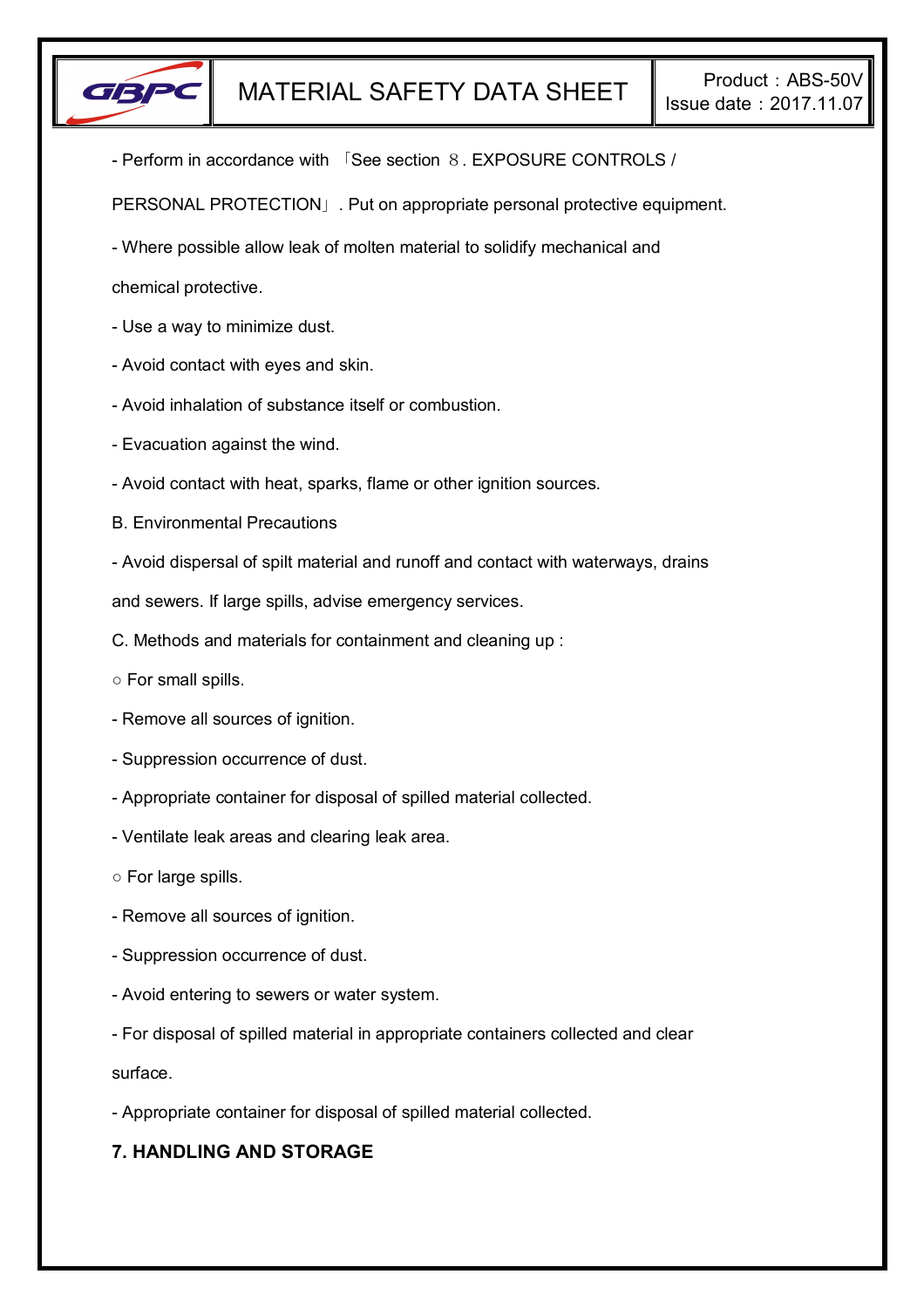

- A. Handling :
- Perform in accordance with 「See section 8. EXPOSURE CONTROLS /

PERSONAL PROTECTION」. Put on appropriate personal protective equipment.

- Handle in a well-ventilated place.
- Avoid contact with heat, sparks, flame or other ignition sources.
- Remove all sources of ignition.
- Use all the equipment after the ground.
- Wash thoroughly after handling.
- B. Storage Precautionary Statements :
- Keep in original container and tightly closed.
- Avoid contact moisture.
- Avoid contact with incompatible materials.

### **8. EXPOSURE CONTROLS/PERSONAL PROTECTION**

- A. Exposure limit
- Exposure limit under ISHL : Not applicable
- ACGIH : Not applicable
- Biological exposure limits : Not applicable
- B. Engineering Controls

- A system of local and/or general exhaust is recommended to keep employee exposures above the Exposure Limits. Local exhaust ventilation is generally preferred because it can control the emissions of the contaminant at its source, preventing dispersion of it into the general work area. The use of local exhaust ventilation is recommended to control emissions near the source.

C. Personal Protective Equipment :

 $\gamma$  Respiratory Protection : Use the respirator be given official approval by Iranian Occupational Health Association (IOHA). Under conditions of frequent use or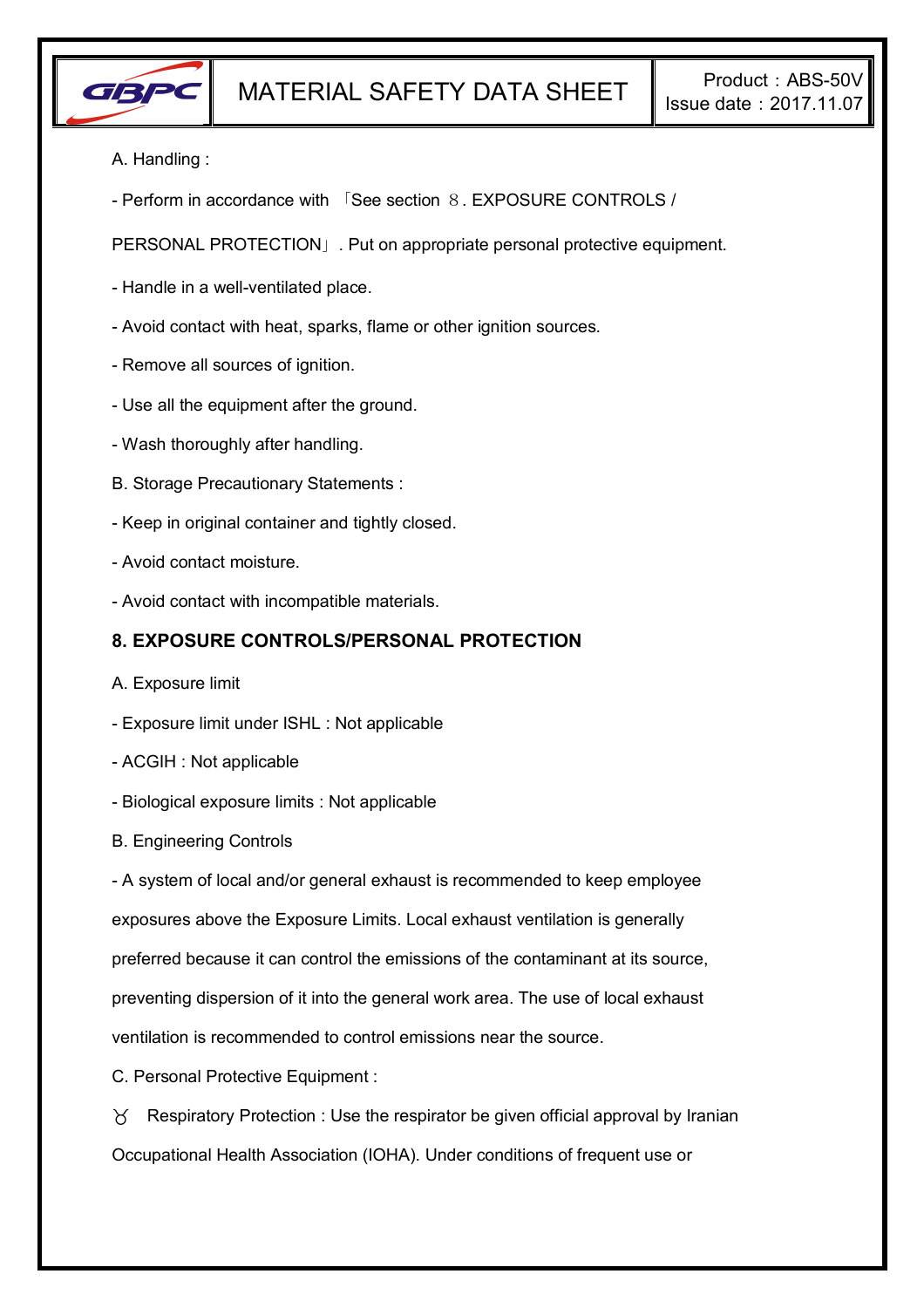

heavy exposure, Respiratory protection may be needed. Respiratory protection is ranked in order from minimum to maximum. Consider warning properties before use.

- Dust, mist, fume-purifying respiratory protection

- Any air-purifying respirator with a corpuscle filter of high efficiency

- Any respiratory protection with a electromotion fan(for dust, mist,

fume-purifying)

※ For Unknown Concentration or Immediately Dangerous to Life or

**Health** 

- Self-contained breathing apparatus(pressure-demand or other

positive-pressure mode in combination)

- Supplied-air respirator with full facepiece

 $\forall$  Eye Protection : Wear primary eye protection such as splash resistant safety

goggles with a secondary protection faceshield. Provide an emergency eye

wash station and quick drench shower in the immediate work area.

 $\gamma$  Hand Protection : Wear chemical resistant protected gloves if there is hazard potential for direct skin contact. Wear heat resistant protected gloves to withstand the temperature of molten product.

 $\gamma$  Body Protection : Wear chemical resistant protected clothing if there is hazard potential for direct contact.

# **9. PHYSICAL AND CHEMICAL PROPERTIES**

A. Appearance : Solid

B. Odor : Distinctive odor

C. Odor threshold : Not available

D. pH : 7

E. Melting point/Freezing point : Not applicable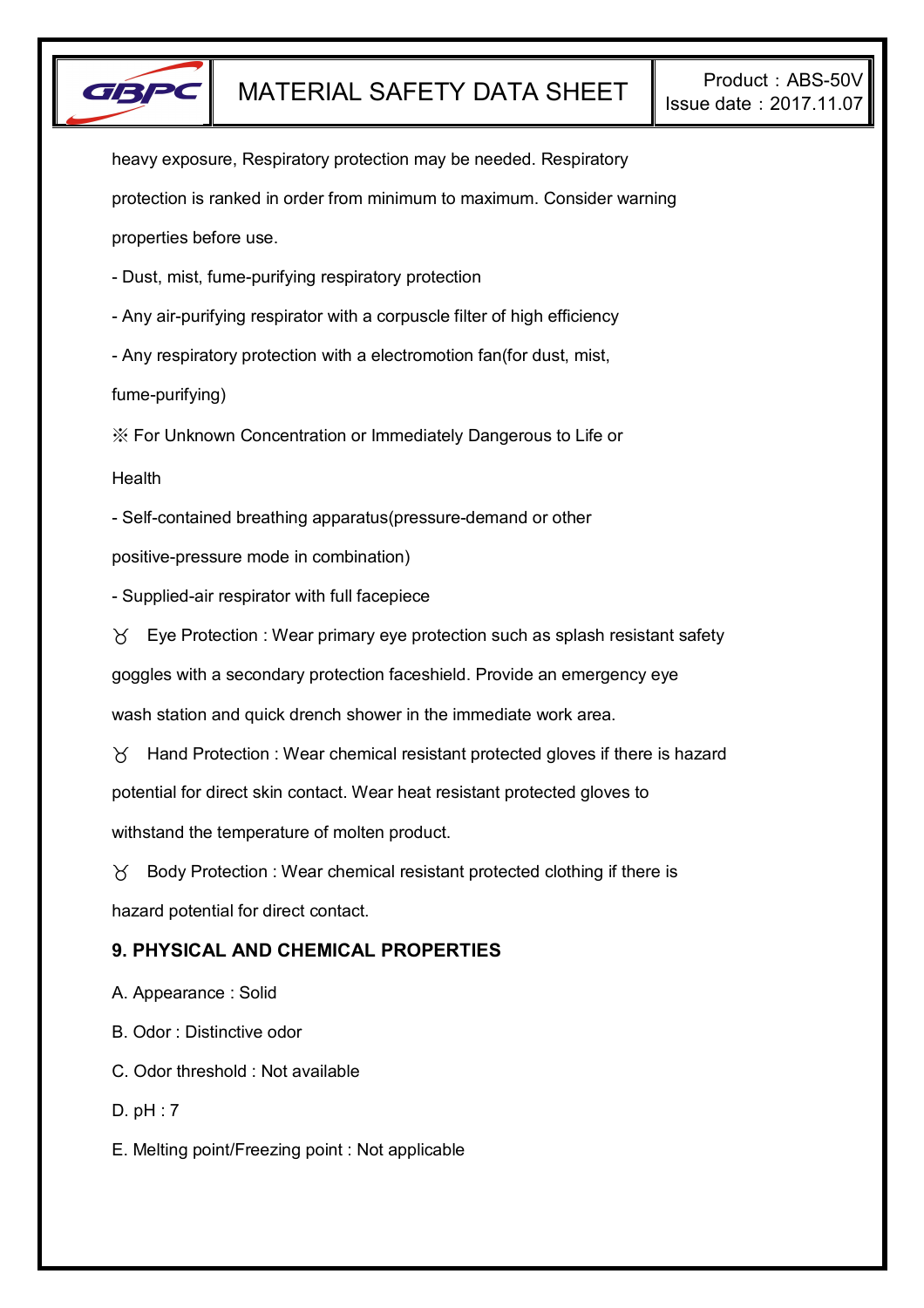

- F. Initial Boiling Point/Boiling Ranges : Not applicable
- G. Flash point : 349℃(660℉)
- H. Evapourating Rate : Not applicable
- I. Flammability(solid, gas) : 1/16" HB(UL 94)
- J. Upper/Lower Flammability or explosive limits : Not available
- K. Vapour pressure : Not applicable
- L. Solubility :
- Water : Insoluble
- Acetone, MEK, dichloromethane: Soluble
- Alcohol, Mineral Oil: insoluble
- M. Vapour density(Air=1) : Not applicable
- N. Relative density : 1.02~1.17
- O. Partition coefficient of n-octanol/water : Not available
- P. Autoignition Temperature : 455℃
- Q. Decomposition Temperature : Not applicable
- R. Viscosity : Not applicable
- S. Molecular weight : 50,000~200,000

### **10. STABILITY AND REACTIVITY**

- A. Stability
- This material is stable under recommended storage and handling conditions
- Decompose at 320℃ on heating.
- B. Possibility of Hazardous Reaction
- Will not occur.
- C. Conditions to Avoid
- Avoid contact with heat.
- Avoid contact with heat, sparks, flame or other ignition sources.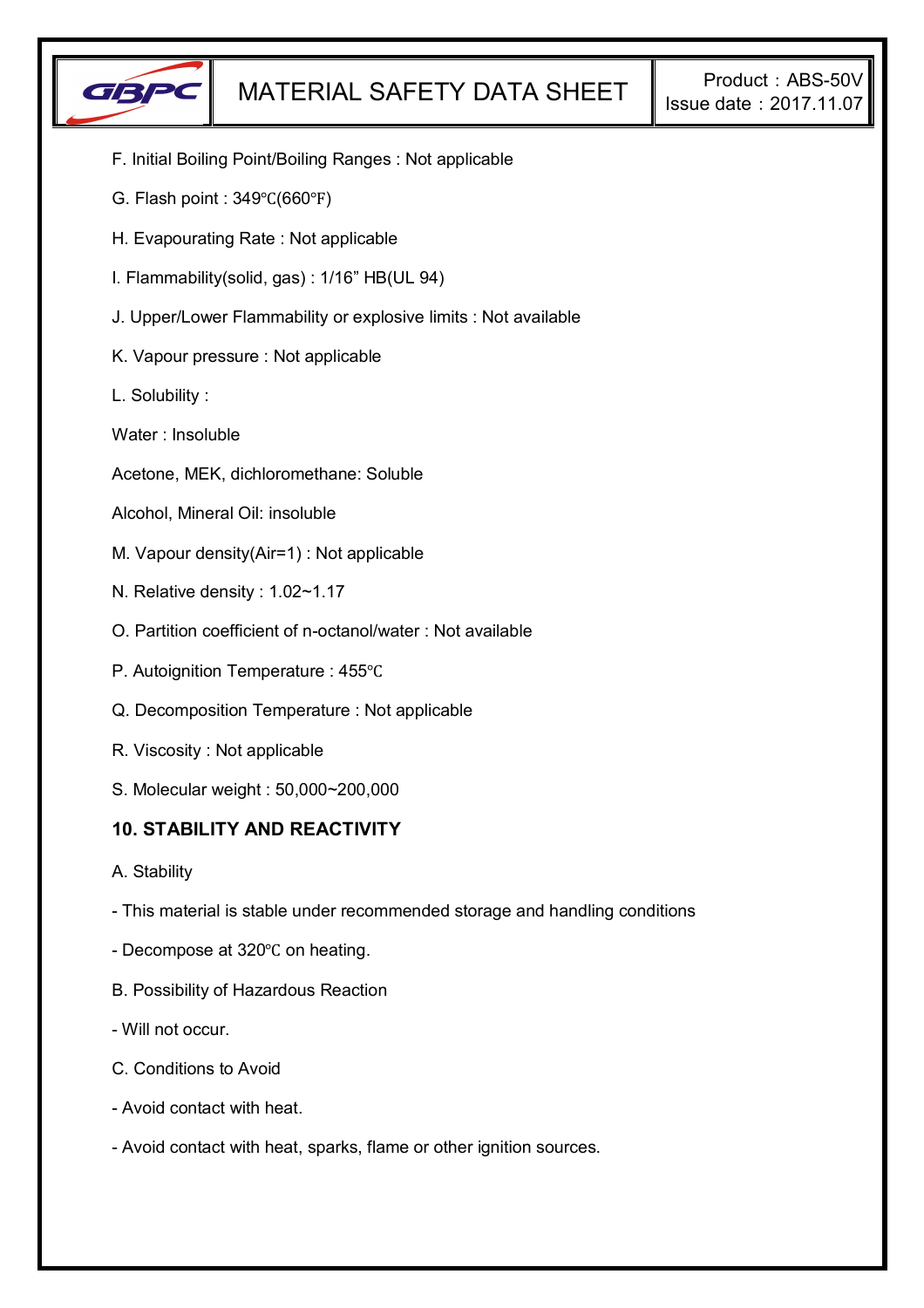

- D. Materials to Avoid
- Strong oxidizing agents.
- E. Hazardous Decomposition Products
- Hydrogen cyanide
- Generate monomer, oxides, gas/steam, hydrocarbon, low-molecular oligomers

ring, gas products when heated to high temperature.

## **11. TOXOCOLOGICAL INFORMATION**

- A. Information on the likely routes of exposure
- $\forall$  (Respiratory tracts) : Not available
- $\forall$  (Oral): Not available
- (Eye ∙ Skin) : Not available
- B. Delayed and immediate effects and also chronic effects from short and long term

exposure

- $\forall$  Acute toxicity : Not available
- $\gamma$  Skin corrosion/irritation : Not available
- $\gamma$  Serious eye damage/irritation : Not available
- $\gamma$  Respiratory sensitization : Not available
- $X$  Skin sensitization : Not available
- Carcinogenicity : Not available
- $\gamma$  Germ cell mutagenicity : Not available
- $\gamma$  Reproductive toxicity : Not available
- $\gamma$  Specific target organ toxicity(single exposure) : Not available
- $\gamma$  Specific target organ toxicity(repeated exposure) : Not available
- $\chi$  Aspiration hazard : Not available
- Chronic effect : Not available
- C. Calculation the classification of the mixture(acute toxicity estimate calculation
- etc.) : Not applicable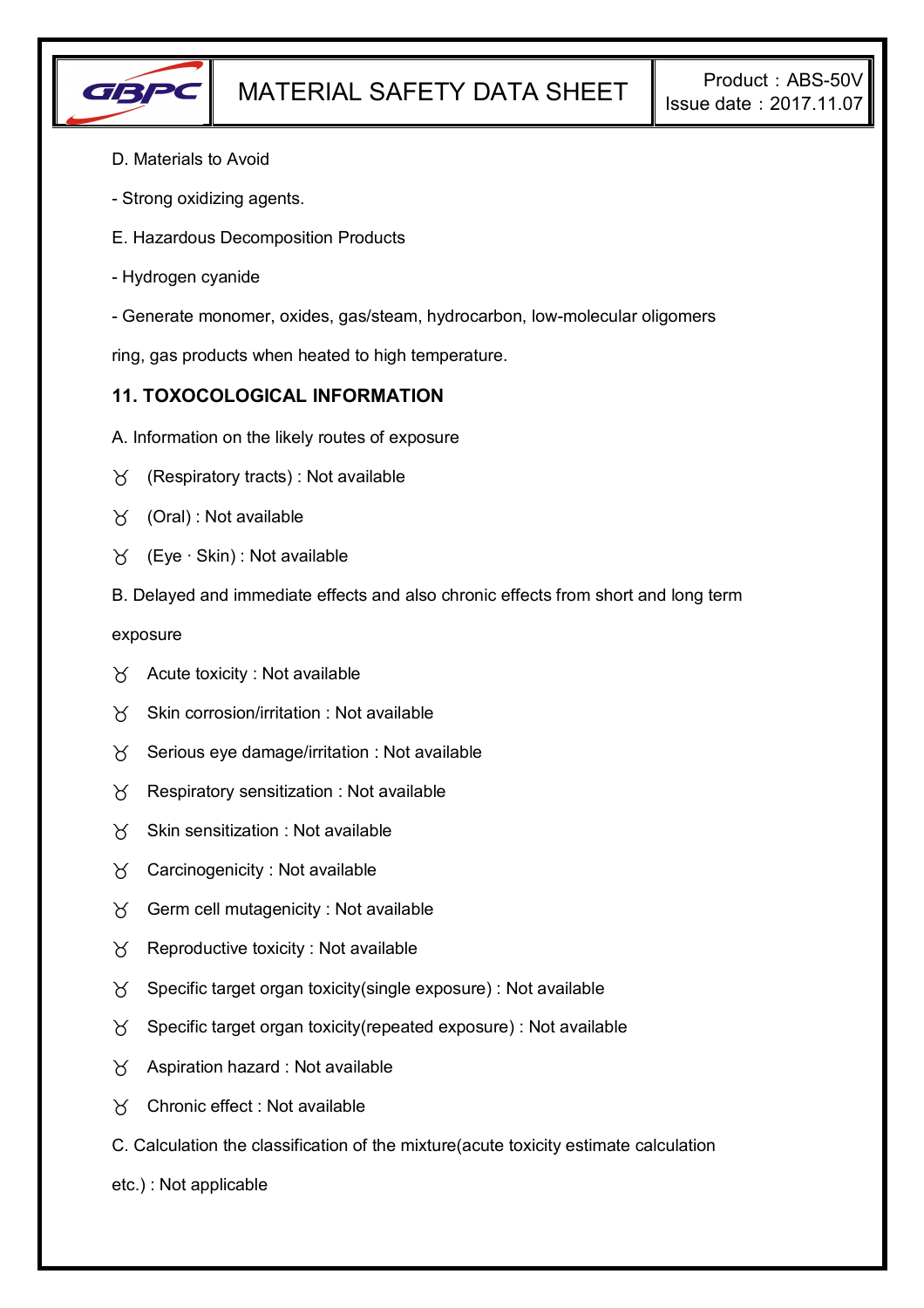

# **12. ECOLOGICAL INFORMATION**

- A. Ecotoxicity : Not available
- B. Persistence and degradability : Not applicable
- C. Bioaccumulative potential : Not applicable
- D. Mobility in soil : Not available
- E. Other adverse effects : Not applicable

## **13. DISPOSAL CONSIDERATION**

A. Disposal methods

- The user of this product must properly characterize the waste/container generated from the use of this product in accordance with all applicable federal, state and/or local laws and regulations in order to determine the proper disposal of the waste in accordance with all applicable federal, state and/or local laws and regulations.

B. Special precautions for disposal :

- The user of this product must disposal by oneself or entrust to waste disposer or person who other' s waste recycle and dispose, person who establish and operate waste disposal facilities.

- Dispose of waste in accordance with local regulation.

### **14. TRANSPORT INFORMATION**

- A. UN number : Not regulated for transport of dangerous goods
- B. Proper shipping name : Not applicable
- C. Hazard class : Not applicable
- D. Packing group : Not applicable
- E. Marine pollutant : Not applicable
- F. Special precautions for user related to transport or transportation measures :

1) EmS FIRE SCHEDULE : F-A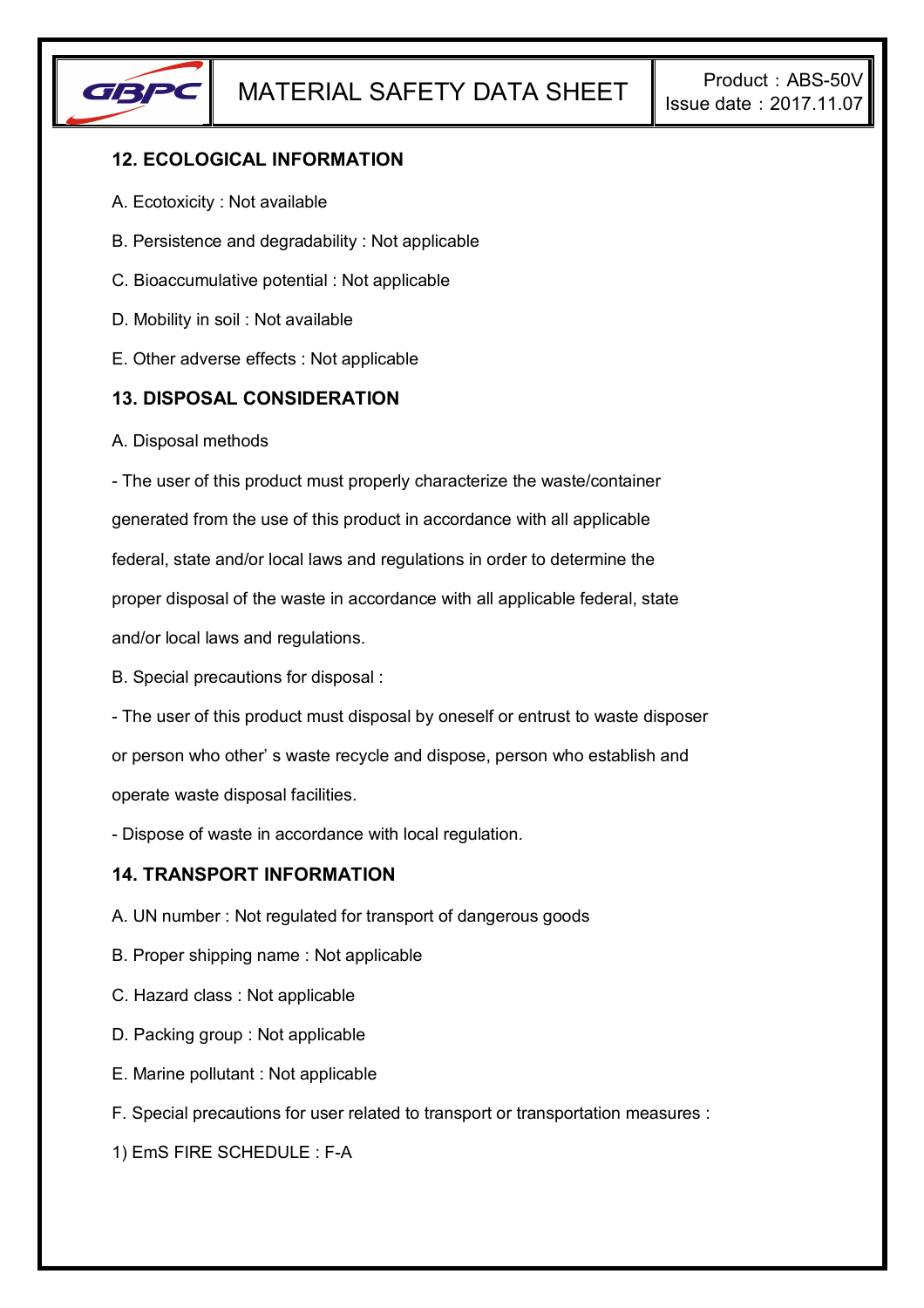

#### 2) EmS SPILLAGE SCHEDULE : S-H

## **15. REGULATORY INFORMATION**

A. This product is not subject to the chemical for classification and labeling

under ISHL Article 41.

- B. The Toxic Chemical Control Act
- This product is not classified as Toxic chemical and Observational chemical
- Toxic Release Inventory(TRI) Chemicals: Not regulated
- C. Dangerous goods Safety Management Law: Not applicable
- D. US regulations
- OSHA regulation (29CFR1910.119) : Not applicable
- CERCLA section 103 (40CFR302.4) : Not applicable
- EPCRA section 302(40CFR355.30) : Not applicable
- EPCRA section 304(40CFR355.40) : Not applicable
- EPCRA section 313(40CFR372.65) : Not applicable
- E. Other local or international regulation
- POPs Management Law : Not applicable
- Rotterdam Convention on Harmful Chemicals & Pesticides : Not applicable
- Stockholm Convention on Persistent Organic Pollutants : Not applicable
- Montreal Protocol on Substances That Deplete the Ozone Layer
- : Not applicable
- Information of EU Classification : Not available

### **16. OTHER INFORMATION**

### A. Reference

- This MSDS is prepared in accordance with ISHL Article 41 and GBPC Petrochemical Co.,

Ltd.

B. Issue date:2017.11.07